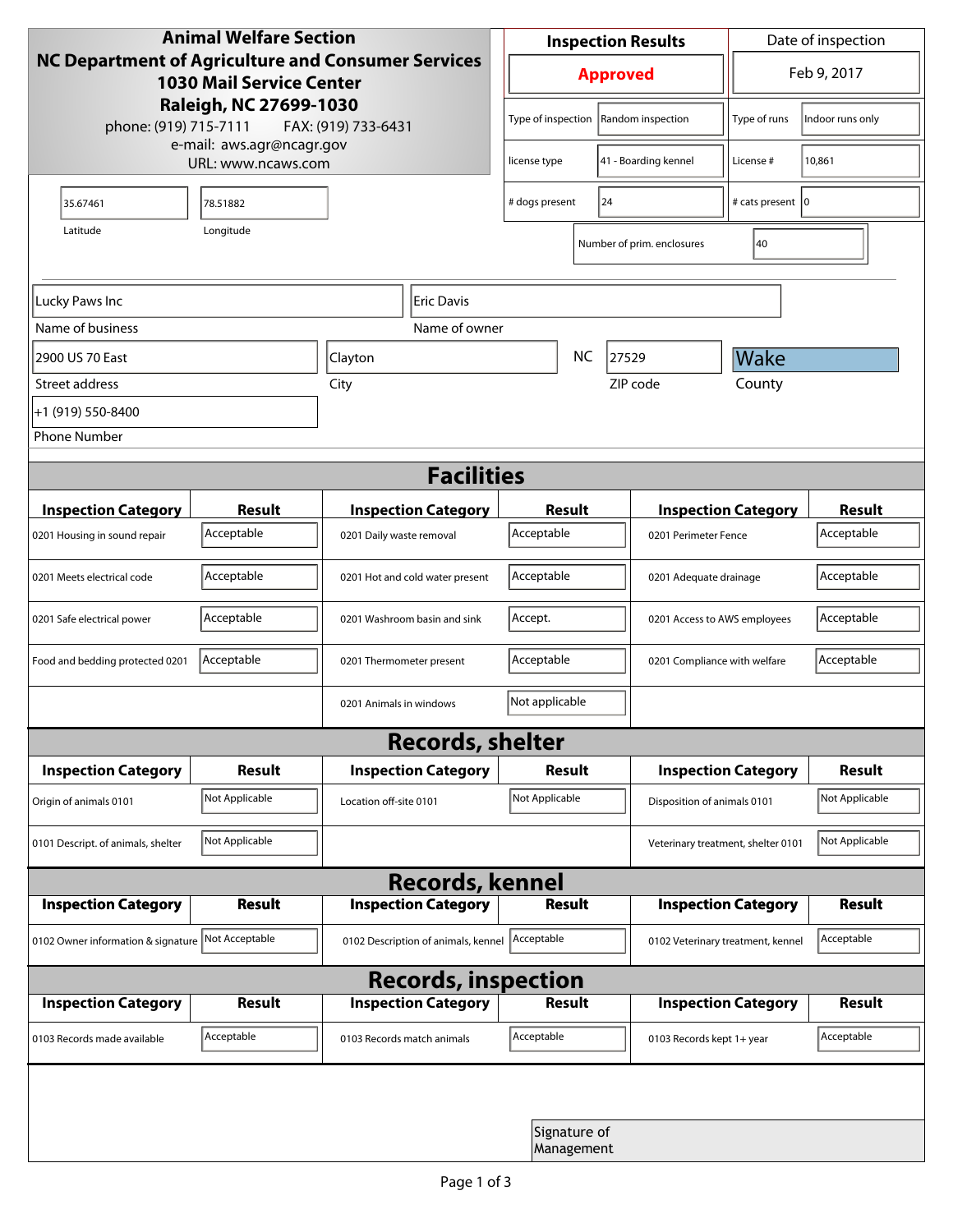| <b>Animal Welfare Section, NCDA&amp;CS</b>                  |                                      |                                    | <b>Inspection Results</b>  |                                    | Date of inspection         |                |  |  |  |
|-------------------------------------------------------------|--------------------------------------|------------------------------------|----------------------------|------------------------------------|----------------------------|----------------|--|--|--|
| Inspection Report, continued                                |                                      |                                    | <b>Approved</b>            |                                    | Feb 9, 2017                |                |  |  |  |
|                                                             |                                      |                                    |                            |                                    |                            | <b>NC</b>      |  |  |  |
| Lucky Paws Inc                                              |                                      | <b>Eric Davis</b>                  |                            | Clayton                            |                            |                |  |  |  |
| <b>Indoor facilities</b>                                    |                                      |                                    |                            |                                    |                            |                |  |  |  |
| <b>Inspection Category</b>                                  | Result                               | <b>Inspection Category</b>         | Result                     |                                    | <b>Inspection Category</b> |                |  |  |  |
| 0202 Ambient temperature, indoor                            | Acceptable                           | 0202 Ventilation, indoor           | Acceptable                 | 0202 Lighting, indoor              |                            | Acceptable     |  |  |  |
| 0202 Imperv./Sanitary surf., indoor                         | Acceptable                           | 0202 Drainage, indoor              | Acceptable                 |                                    |                            |                |  |  |  |
| <b>Outdoor facilities</b>                                   |                                      |                                    |                            |                                    |                            |                |  |  |  |
| <b>Inspection Category</b>                                  | Result<br><b>Inspection Category</b> |                                    | Result                     |                                    | <b>Inspection Category</b> | Result         |  |  |  |
| 0203 Impervious surfaces, outdoor                           | Acceptable                           | 0203 Housing, 1 per animal         | Acceptable                 | 0203 Protection from elements      |                            | Acceptable     |  |  |  |
| 0203 Owner advised, outdoor                                 | Acceptable                           | 0203 Drainage, outdoor             | Acceptable                 |                                    |                            |                |  |  |  |
| <b>Primary enclosures</b>                                   |                                      |                                    |                            |                                    |                            |                |  |  |  |
| <b>Inspection Category</b>                                  | Result                               | <b>Inspection Category</b>         | Result                     |                                    | <b>Inspection Category</b> |                |  |  |  |
| 0204 Drainage prev. cross contam.                           | Acceptable                           | 0204 Fence height >= 5 feet        | Acceptable                 | 0204 1:10 ratio, person: human     |                            | Acceptable     |  |  |  |
| 0204 Surf. impervious to moisture                           | Acceptable                           | 0204 Enclosure is escape proof     | Acceptable                 | 0204 Cats, $>=$ 4 sq. ft. / adult  |                            | Acceptable     |  |  |  |
| 0204 Prevent contact with wood                              | Acceptable                           | 0204 Solid resting surface         | Acceptable                 | 0204 Cats, $<= 12$ / enclosure     |                            | Acceptable     |  |  |  |
| 0204 Enclosures in sound repair                             | Acceptable                           | 0204 Cats, raised resting surface  | Acceptable                 | 0204 Cats, 1 litter pan / 3 adults |                            | Acceptable     |  |  |  |
| 0204 Size of enclosure                                      | Acceptable                           | 0204 Dogs, supervision if > 4      | Acceptable                 |                                    |                            |                |  |  |  |
|                                                             |                                      | <b>Feeding</b>                     |                            |                                    |                            |                |  |  |  |
| <b>Inspection Category</b>                                  | <b>Result</b>                        | <b>Inspection Category</b>         | <b>Result</b>              | <b>Inspection Category</b>         |                            | <b>Result</b>  |  |  |  |
| 0205 Feeding, 1x / day, adult                               | Acceptable                           | 0205 Feeding, 1 bowl / adult       | Acceptable                 | 0205 Feeding, commercial food      |                            | Acceptable     |  |  |  |
| 0205 Feeding, bowl in good repair                           | Acceptable                           | 0205 Feeding, quality food         | Acceptable                 | 0205 Feeding, bowl is protected    |                            | Acceptable     |  |  |  |
| 0205 Feeding, 2x / day, young                               | Acceptable                           |                                    |                            |                                    |                            |                |  |  |  |
|                                                             |                                      | <b>Watering</b>                    |                            |                                    |                            |                |  |  |  |
| <b>Inspection Category</b>                                  | <b>Result</b>                        | <b>Inspection Category</b>         | <b>Result</b>              |                                    |                            |                |  |  |  |
| 0206 Watering, continuous access                            | Acceptable                           | 0206 Watering, bowl in good repair | Acceptable                 |                                    |                            |                |  |  |  |
| <b>Sanitation/Employees/Classification &amp; Separation</b> |                                      |                                    |                            |                                    |                            |                |  |  |  |
| <b>Inspection Category</b>                                  | <b>Result</b>                        | <b>Inspection Category</b>         | Result                     | <b>Inspection Category</b>         |                            | <b>Result</b>  |  |  |  |
| 0207 Waste removal 2x / day                                 | Acceptable                           | 0207 Grounds overgrown             | Acceptable                 | 0207 Young given social interact.  |                            | Not Applicable |  |  |  |
| 0207 Animals removed while clean                            | Acceptable                           | 0207 Pest Control                  | Acceptable                 | 0207 Species separated             |                            | Acceptable     |  |  |  |
|                                                             |                                      |                                    | Signature of<br>Management |                                    |                            |                |  |  |  |